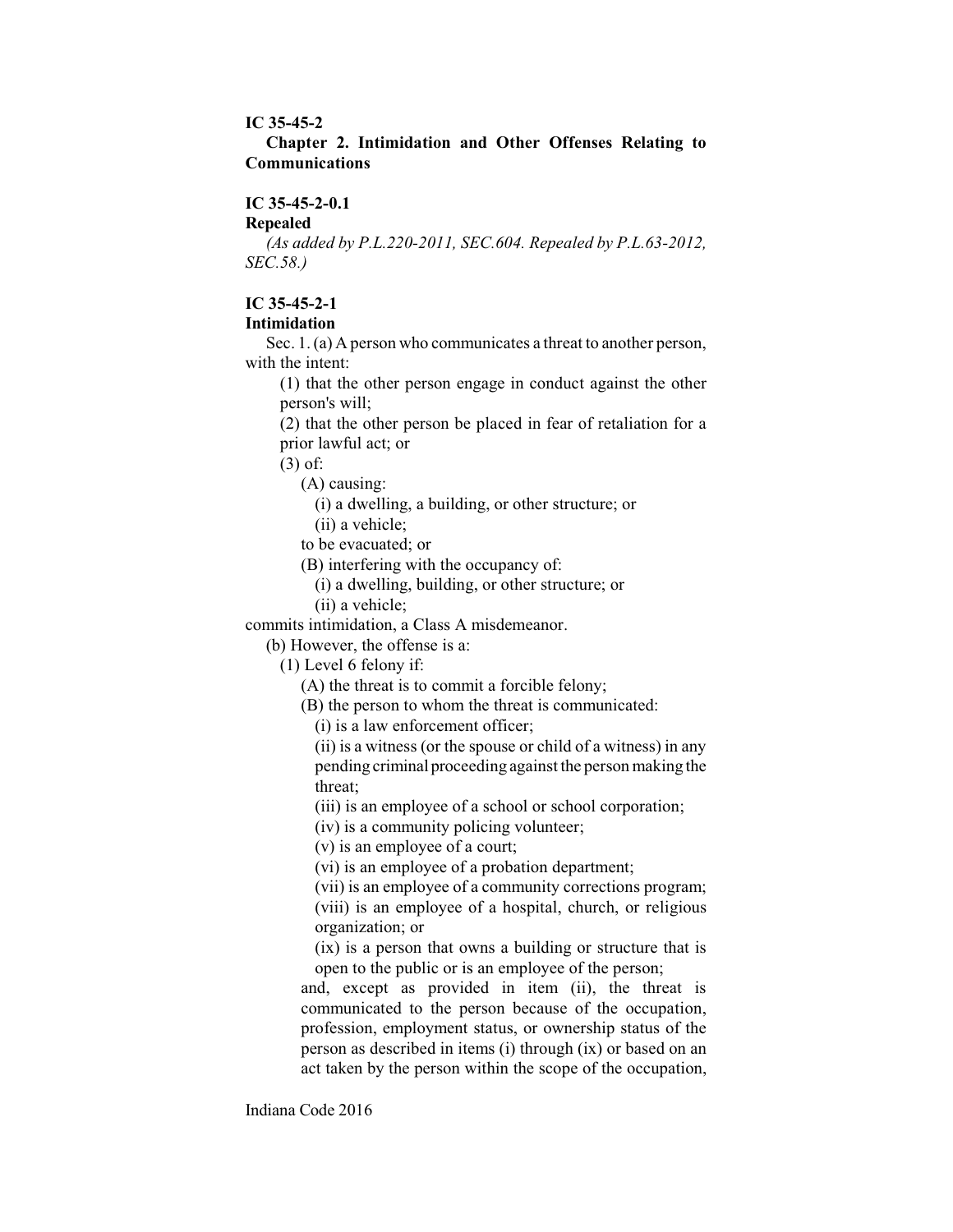profession, employment status, or ownership status of the person;

(C) the person has a prior unrelated conviction for an offense under this section concerning the same victim; or

(D) the threat is communicated using property, including electronic equipment or systems, of a school corporation or other governmental entity; and

(2) Level 5 felony if:

(A) while committing it, the person draws or uses a deadly weapon; or

(B) the person to whom the threat is communicated:

(i) is a judge or bailiff of any court; or

(ii) is a prosecuting attorney or a deputy prosecuting attorney.

(c) "Communicates" includes posting a message electronically, including on a social networking web site (as defined in IC 35-42-4-12(d)).

(d) "Threat" means an expression, by words or action, of an intention to:

(1) unlawfully injure the person threatened or another person, or damage property;

(2) unlawfully subject a person to physical confinement or restraint;

(3) commit a crime;

(4) unlawfully withhold official action, or cause such withholding;

(5) unlawfully withhold testimony or information with respect to another person's legal claim or defense, except for a reasonable claim for witness fees or expenses;

(6) expose the person threatened to hatred, contempt, disgrace, or ridicule;

(7) falsely harm the credit or business reputation of the person threatened; or

(8) cause the evacuation of a dwelling, a building, another structure, or a vehicle.

*As added by Acts 1976, P.L.148, SEC.5. Amended by Acts 1977, P.L.340, SEC.71; Acts 1981, P.L.300, SEC.3; P.L.183-1984, SEC.6; P.L.325-1985, SEC.1;P.L.242-1993, SEC.3; P.L.164-1993, SEC.12; P.L.1-1994, SEC.169; P.L.241-2001, SEC.3; P.L.175-2003, SEC.3; P.L.3-2006, SEC.2; P.L.123-2013, SEC.3; P.L.158-2013, SEC.523; P.L.168-2014, SEC.82.*

### **IC 35-45-2-2**

### **Harassment; "obscene message" defined**

Sec. 2. (a) A person who, with intent to harass, annoy, or alarm another person but with no intent of legitimate communication:

(1) makes a telephone call, whether or not a conversation ensues;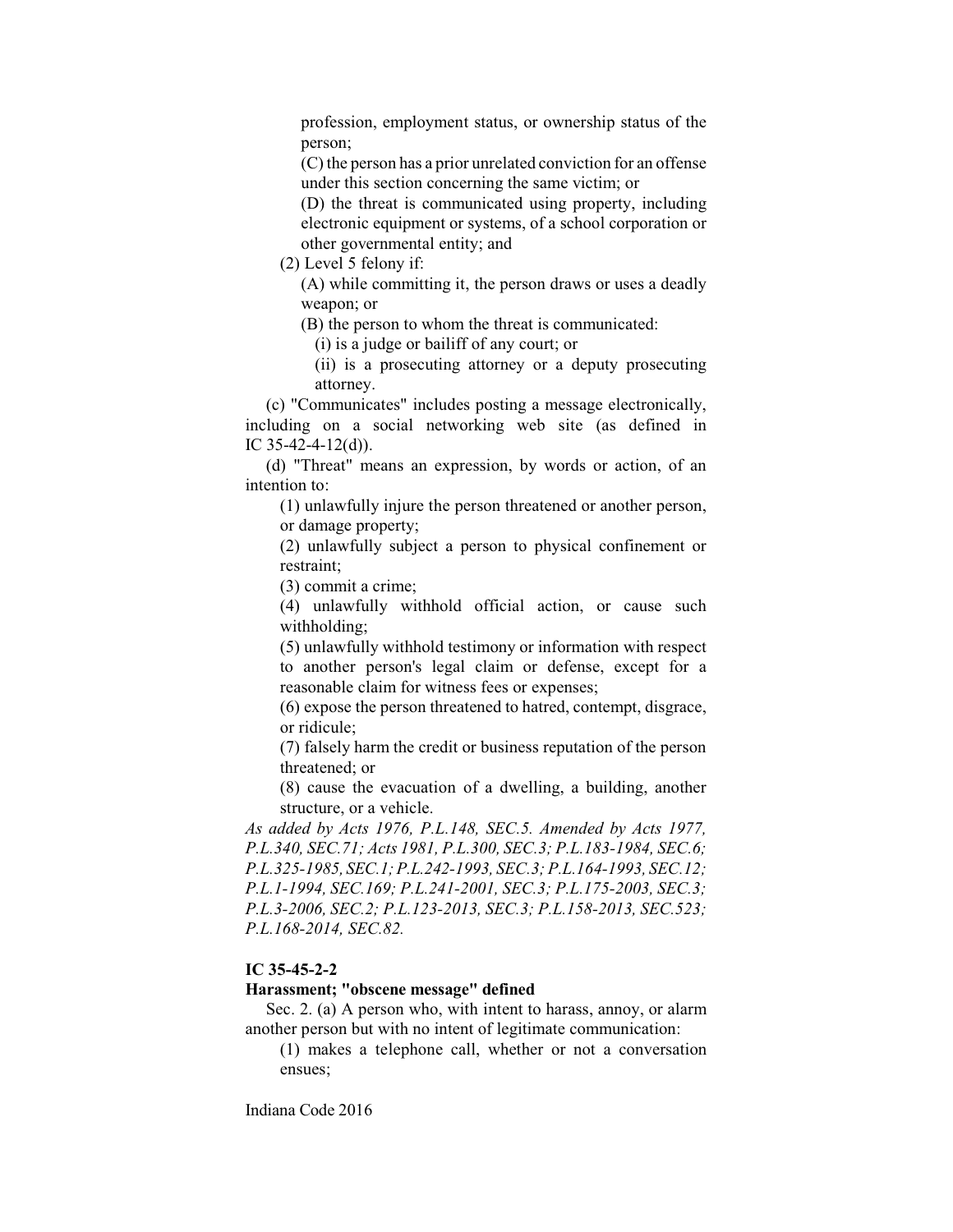(2) communicates with a person by telegraph, mail, or other form of written communication;

(3) transmits an obscene message, or indecent or profane words, on a Citizens Radio Service channel; or

(4) uses a computer network (as defined in IC 35-43-2-3(a)) or other form of electronic communication to:

(A) communicate with a person; or

(B) transmit an obscene message or indecent or profane words to a person;

commits harassment, a Class B misdemeanor.

(b) A message is obscene if:

(1) the average person, applying contemporary community standards, finds that the dominant theme of the message, taken as a whole, appeals to the prurient interest in sex;

(2) the message refers to sexual conduct in a patently offensive way; and

(3) the message, taken as a whole, lacks serious artistic, literary, political, or scientific value.

*As added by Acts 1976, P.L.148, SEC.5. Amended by Acts 1977, P.L.340, SEC.72; Acts 1977, P.L.343, SEC.1; Acts 1978, P.L.82, SEC.4; P.L.216-1996, SEC.22.*

### **IC 35-45-2-3**

#### **Unlawful use of a communications medium; definitions**

Sec. 3. (a) A person who knowingly or intentionally:

(1) refuses to yield a party line upon request by another person who states that he wishes to make an emergency call from a telephone on that party line;

(2) refuses to yield a Citizens Radio Service channel upon request by another person who states that he wishes to make an emergency call on that channel; or

(3) obtains the use of a party line or Citizens Radio Service channel by falsely stating that he wishes to make an emergency call;

commits unlawful use of a communications medium, a Class B misdemeanor.

(b) "Party line" means a common telephone line for two (2) or more subscribers.

(c) "Emergency call" means a telephone call or radio message in which the caller or sender reasonably believes that a human being or property is in jeopardy and that prompt summoning of aid is essential.

*As added by Acts 1976, P.L.148, SEC.5. Amended by Acts 1977, P.L.340, SEC.73; Acts 1977, P.L.343, SEC.2.*

## **IC 35-45-2-4**

## **Unlawful disclosure**

Sec. 4. (a) This section does not apply to an employee who

Indiana Code 2016